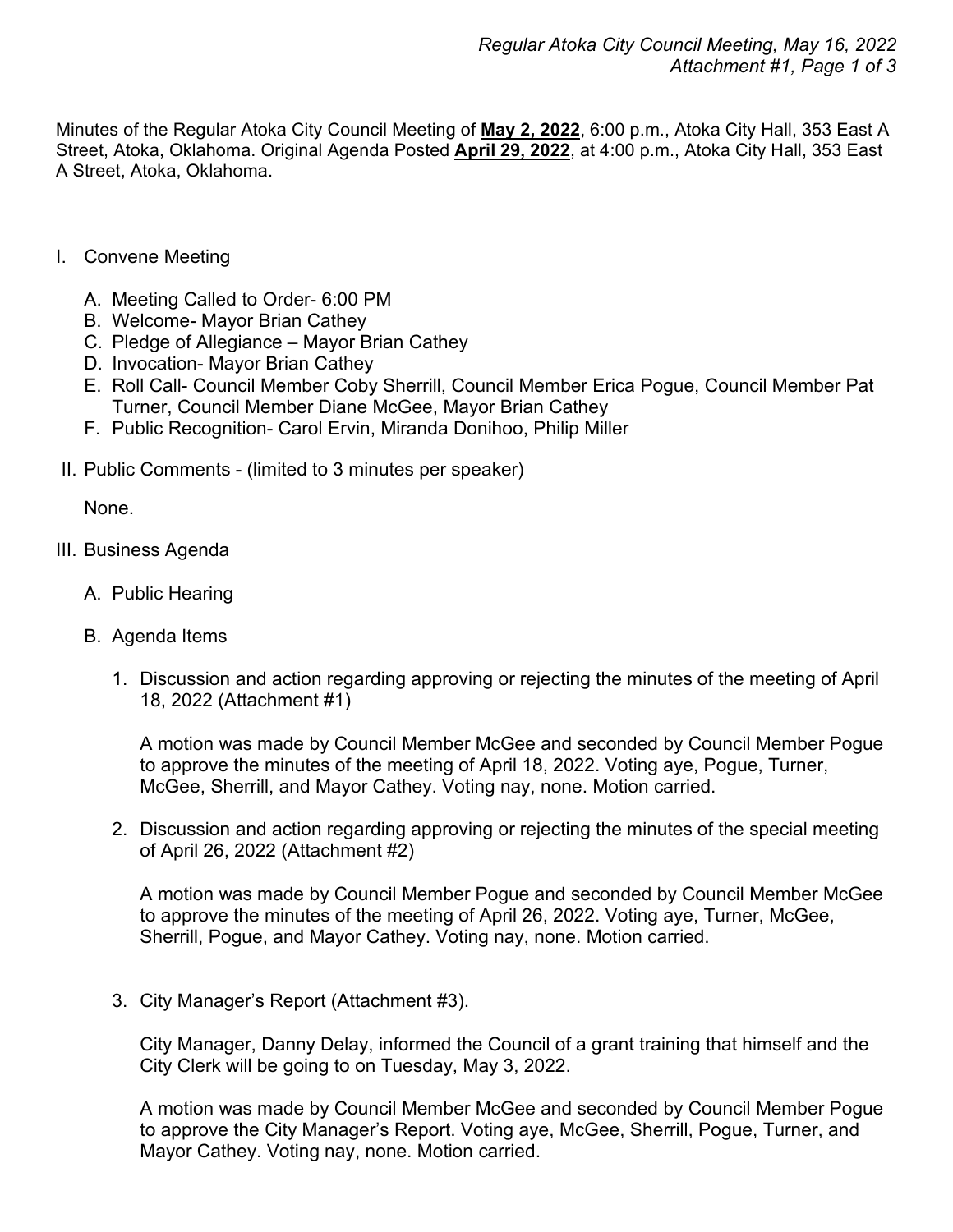4. Discussion and action on approving or rejecting the blanket purchase orders for the City of Atoka. (Attachment #4)

A motion was made by Council Member Pogue and seconded by Council Member McGee to approve the payment of the blanket purchase orders for the City of Atoka. Voting aye, Sherrill, Pogue, Turner, McGee, and Mayor Cathey. Voting nay, none. Motion carried.

5. Discussion and action regarding approving or rejecting the recommendation of the Atoka Planning Commission concerning the application from Philip Miller of El Adobe requesting a variance of the required side yard setback of 10 feet to 5 feet, and the rear setback of 20 feet to 1 foot for the purpose of extending the patio on the side/rear of the property located at 472 S Mississippi Ave. Atoka, Oklahoma. The Atoka Planning Commission recommends approving the request. (Attachment #5)

The council discussed what the variance requested is for and the purpose of the existing setbacks to prevent a fire/health safety issue.

A motion was made by Council Member Pogue and seconded by Council Member McGee to approve the recommendation of the Atoka Commission and granting the request of a setback variance for El Adobe and Philip Miller. Voting aye, Pogue, Turner, McGee, Sherrill, and Mayor Cathey. Voting nay, none. Motion carried.

Mr. Philip Miller approached the Council to discuss the actual plans being to extend the patio by 30' to the east and covering with a canopy for shading.

- C. Public Requested Agenda Items
- IV**.** Consent Agenda Items

None.

V. Executive Session

None.

VI. New Business

None.

VII. Council Comments

None.

## VIII. Adjournment

A motion as made by Council Member McGee and seconded by Council Member Sherrill to adjourn this meeting at 6:08 PM. Voting aye, Turner, McGee, Sherrill, Pogue, and Mayor Cathey. Voting nay, none. Motion carried.